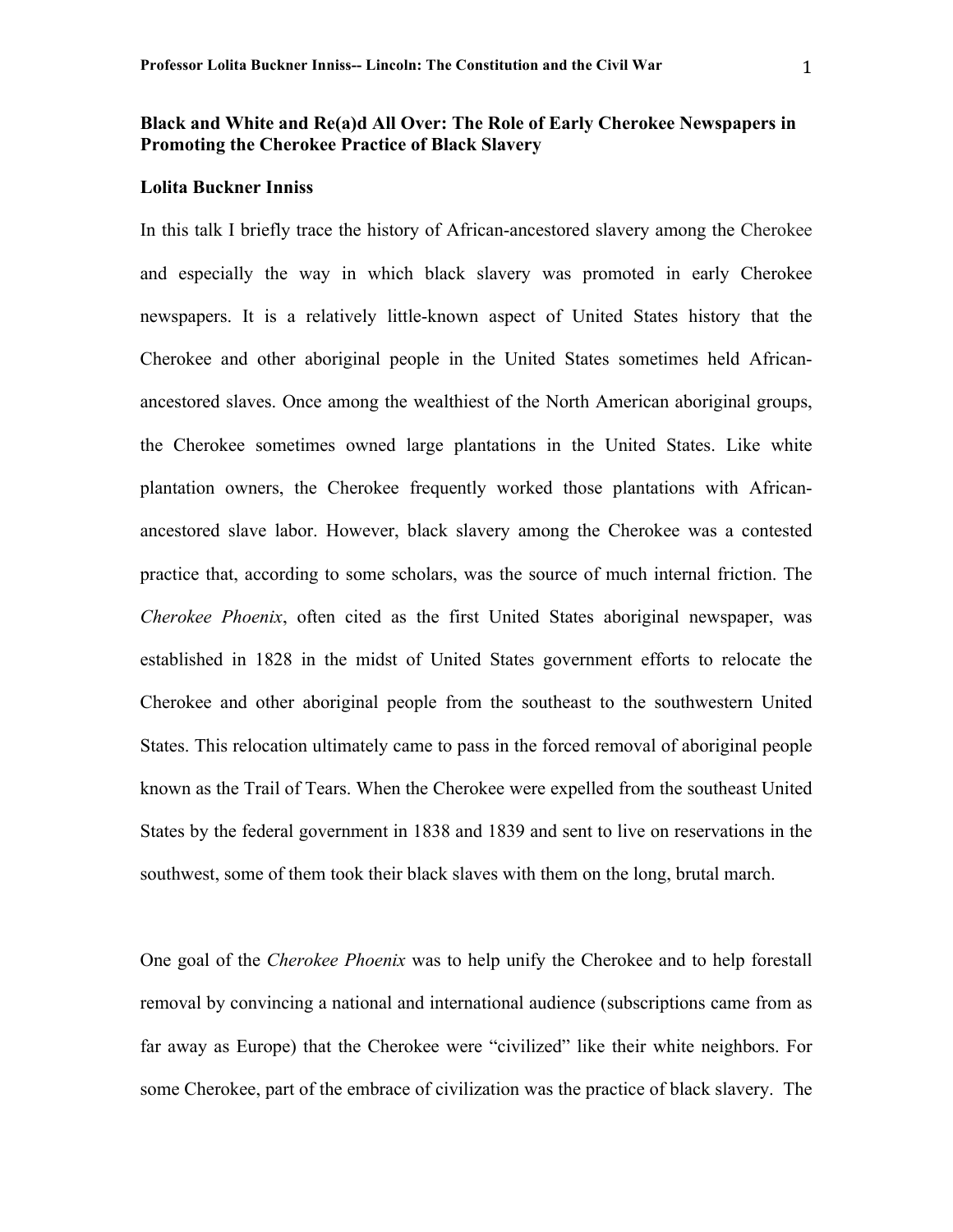embrace of slavery was seen in early Cherokee constitutions promulgated via the newspaper. Even after removal a number of Cherokee felt that supporting slavery made them more like white Americans. Cherokee newspapers played a crucial role in convincing Cherokee who favored abolition or neutrality, especially on the eve of the United States Civil War, to accept slavery and to cast their lot with the Confederacy.

- I. Slavery among the Cherokee
	- a. Aboriginal slavery
	- b. African-ancestored (black) slavery
- II. Cherokee Newspapers
	- a. Roles served by the newspaper
		- i. Instrument of "civilization"
		- ii. News
		- iii. Opinions
			- 1. Racial issues—black, white and red
			- 2. Cherokee removal—pro/con
		- iv. Legislative record and case reporter
			- 1. Framing and shaping black slavery
			- 2. Other racialized laws/rules/norms
			- 3. New gender norms
		- v. Example: *The Cherokee Phoenix*
- III. Cherokee Newspapers and the Civil War
	- a. Cherokee neutrality
	- b. Cherokee support for the Confederacy
	- c. Lincoln and the Cherokee
- IV. Conclusion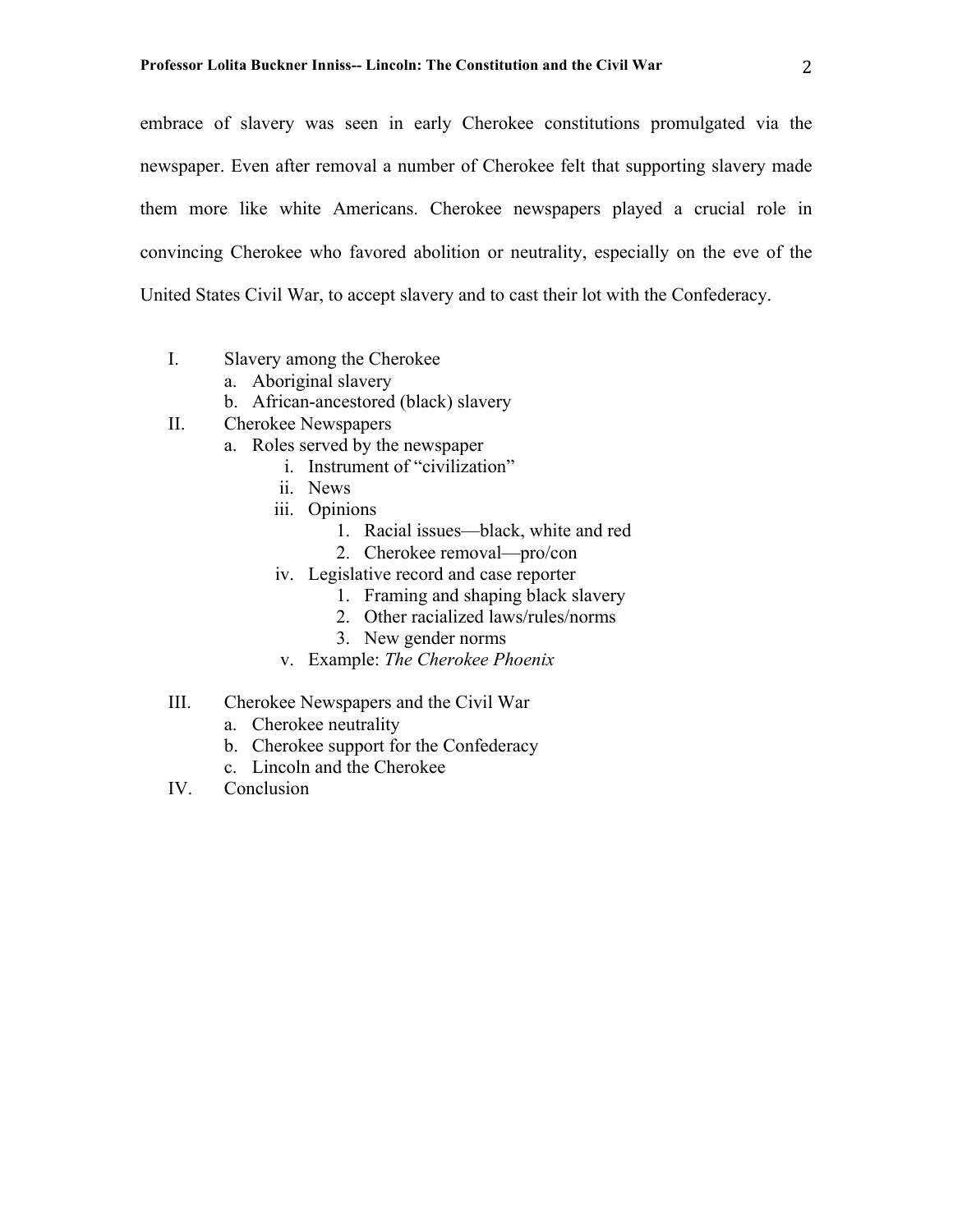## Bibliography

## Books

- Abel, Annie Heloise. 1915. *The Slaveholding Indians: The American Indian as Slaveholder and Secessionist*. Cleveland: The Arthur H. Clark Company.
- Allen, Theodore W. 1997. *The Invention of the White Race: The Origin of Racial Oppression in Anglo-America*. New York: Verso.
- Bagehot, Walter. *Physics and Politics*. 1887. London.
- Brooks, James. 2002. *Confounding the Color Line: The Indian-Black Experience in North America*. Lincoln: University of Nebraska Press.
- Cheyfitz, Eric. 2006. "The (Post) Colonial Construction of Indian Country: U.S. American Indian Literature and Federal Indian Law", in *The Columbia Guide to American Indian Literatures of the United States Since 1945*. New York: Columbia University Press.
- Hall, Ronald E. 2010. *An Historical Analysis of Skin Color Discrimination in America: Victimism Among Victim Group*. New York: Springer.
- Halliburton, Rudi 1977. *Red over Black: Black Slavery Among the Cherokee Indians*. Westport, Conn.: Greenwood Press.
- Hill, Sarah. 1997. *Weaving New Worlds: Southeastern Cherokee Women and their Basketry*. Chapel Hill: University of North Carolina Press.
- Hobsbawm, E.J. 1990. Nations and Nationalism Since 1780. Cambridge: Cambridge University Press.
- Littlefield, Daniel F. 1978. *The Cherokee Freedmen: From Emancipation to American Citizenship*. Westport, Conn.: Greenwood Press.
- Malone, Henry Thompson. 1993. *Cherokees of the Old South*. Athens: University of Georgia Press.
- McLoughlin, William Gerald. 1993. *After The Trail of Tears; The Cherokees' Struggle for Sovereignty*. Chapel Hill: University of North Carolina Press.
- Minges, Patrick Neal. 2002*. Slavery in the Cherokee Nation: The Keetoowah Society and Defining of a People, 1855-1867*. New York: Routledge.
- Perdue, Theda. 1979. *Slavery and The Evolution Of Cherokee Society, 1540-1866*. Knoxville: University of Tennessee Press.
- Sturm, Circe. 2002. *Blood Politics: Race, Culture and Identity in the Cherokee Nation of Oklahoma*. Berkeley: University of California Press.